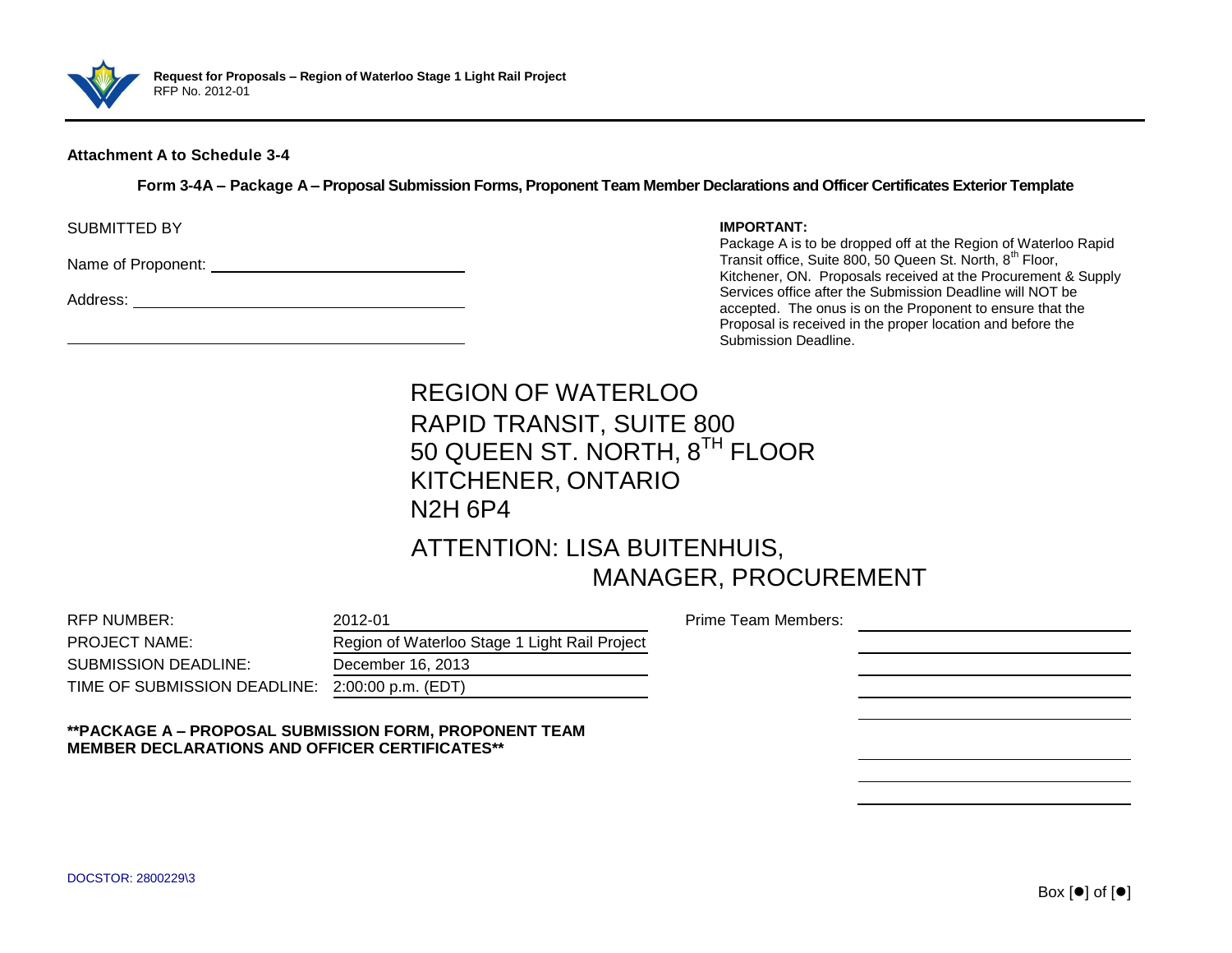

### **Attachment B to Schedule 3-4**

**Form 3-4B – Package B - Technical Submission Exterior Template**

SUBMITTED BY

Name of Proponent:

Address:

#### **IMPORTANT:**

Package B is to be dropped off at the Region of Waterloo Rapid Transit office, Suite 800, 50 Queen St. North, 8<sup>th</sup> Floor, Kitchener, ON. Proposals received at the Procurement & Supply Services office after the Submission Deadline will NOT be accepted. The onus is on the Proponent to ensure that the Proposal is received in the proper location and before the Submission Deadline.

# REGION OF WATERLOO RAPID TRANSIT, SUITE 800 50 QUEEN ST. NORTH,  $8^{\sf TH}$  FLOOR KITCHENER, ONTARIO N2H 6P4

### ATTENTION: LISA BUITENHUIS, MANAGER, PROCUREMENT

| RFP NUMBER:                                     | 2012-01                                       | Prime Team Members: |  |
|-------------------------------------------------|-----------------------------------------------|---------------------|--|
| <b>PROJECT NAME:</b>                            | Region of Waterloo Stage 1 Light Rail Project |                     |  |
| <b>SUBMISSION DEADLINE:</b>                     | December 16, 2013                             |                     |  |
| TIME OF SUBMISSION DEADLINE: 2:00:00 p.m. (EDT) |                                               |                     |  |
|                                                 |                                               |                     |  |

**\*\*PACKAGE B – TECHNICAL SUBMISSION\*\***